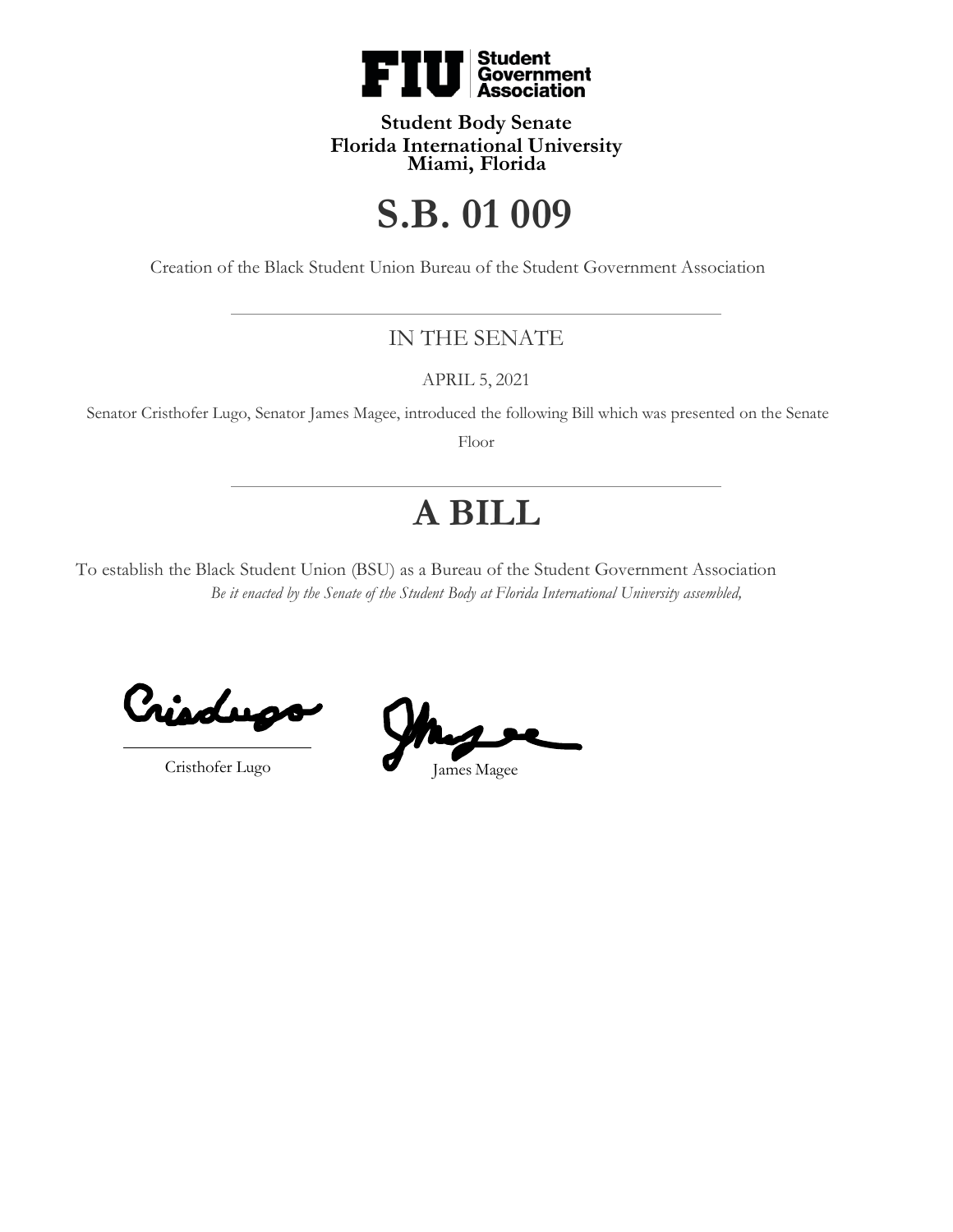

- **Whereas,** According to SGAC§9.01.3 "Bureaus shall be student organizations whom have their creation, purpose, structure, and constitution approved by the Student Government Association. Bureaus shall be the student organizations created for the express purpose of serving specific areas of student concern such as race, religion, ethnicity, sexual orientation, culture, affinity, social group, or other purpose as approved by the Student Government Association for the University Community as a whole"
- **Whereas,** The Black Student Union is a Student Organization that serves the Student Body as a whole for the specific purpose of providing cultural, educational and social entertainment to our university community through leadership, involvement, and diversified programming, while striving to empower our student body in their efforts to make the most of their college experience, promote unity and contribute to student success.
- **Whereas,** The Black Student Union has submitted all documents necessary and proper for their formation as a Bureau in the Student Government Association**.**
- **Whereas,** The Black Student Union serves the Student Body in this capacity currently and has demonstrated an exceptional commitment to the Student Body of Florida International University and Student leadership
- **Whereas,** The Student Government Association and the Student Body as a whole gain an extreme benefit from this organization and its continued existence
- **Whereas,** The organization has submitted documentation detailing their intent to join the Student Government Association as a Bureau

**Now Therefore,** The Senate of the Student Body does hereby recognize the Black Student Union as a unit of the Student Government Association and does hereby confer the status of Bureau to the Black Student Union from this point forward.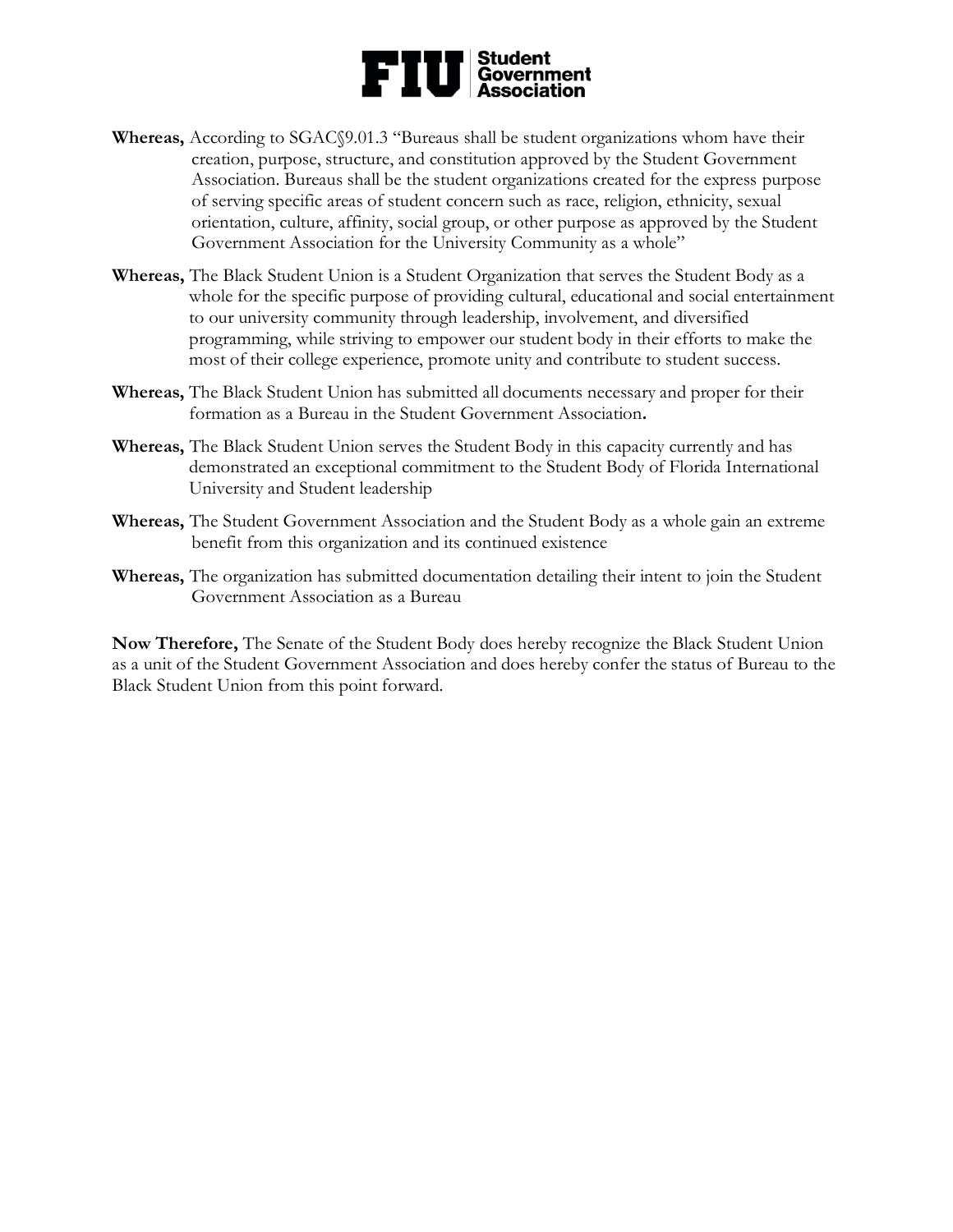

#### Senate Bill Transmission Form

This Bill is presented by the Senate of the Student Body at Florida International University presiding in its first session in the year 2020. It is presented by the Senate President Pro-Tempore and affixed with the signature of the Senate President. Both the Senate President and the Senate President Pro-Tempore affirm that the information presented below is accurate and that the bill has successfully passed in the Senate of the Student Body. The bill is presented on this day and this hour and in this place for signature or veto.

| SB 01 009                                               |                                                 |                                               |                 |
|---------------------------------------------------------|-------------------------------------------------|-----------------------------------------------|-----------------|
| Date Introduced                                         | March 29 <sup>th</sup>                          |                                               |                 |
| <b>Committees Assigned</b>                              | Student Life and Academic<br>Concerns Committee |                                               |                 |
| Vote in Student Life and Academic<br>Concerns Committee | For - $4$                                       | $Against-0$                                   | Abstaining $-0$ |
| Vote Count in the Senate                                | For - $29$                                      | Against - 0                                   | Abstaining - 1  |
| Signature of the Senate President                       |                                                 | Signature of the Senate President Pro-Tempore |                 |
|                                                         |                                                 |                                               |                 |

*Alexandra Valdes* President of the Student Body

MYQ

This signature acknowledges the receipt of this bill to the desk of the president awaiting signature or veto.

(\_04\_/\_05\_/\_2021\_)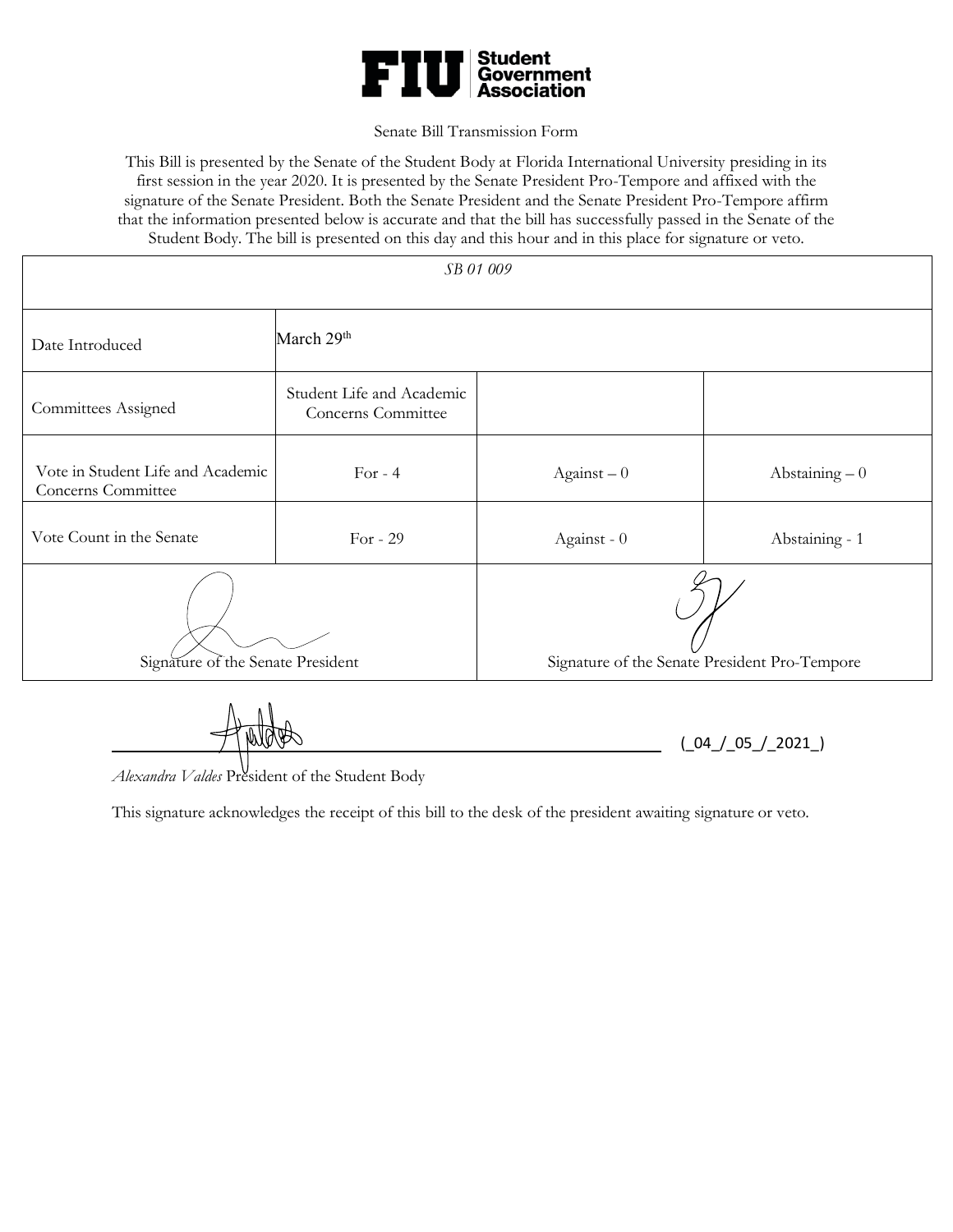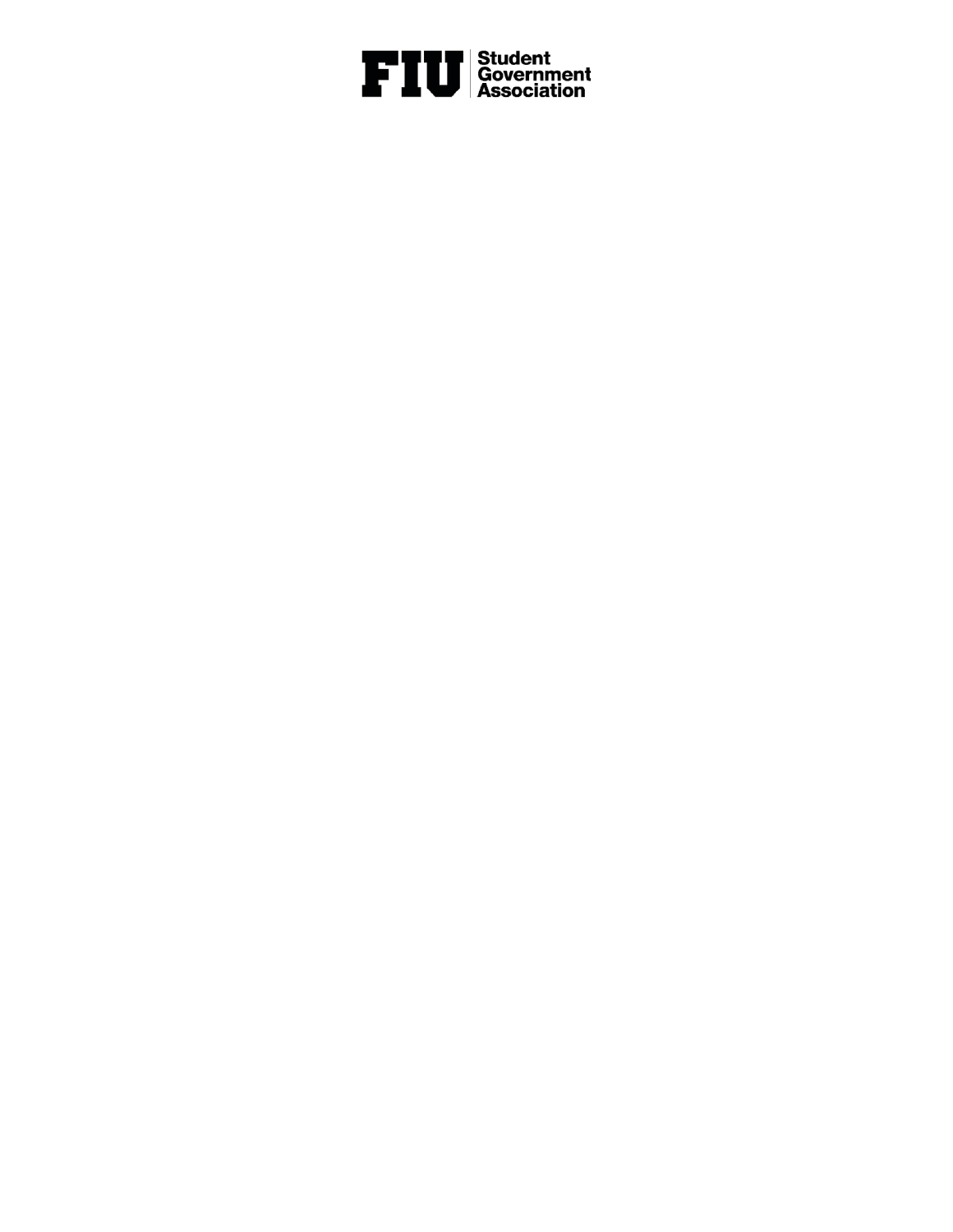

#### **Presidential Signature of a Senate Bill**

On This day, at this time, and in this place, The Senate of the Student Body at Florida International University does hereby present this bill to the desk of the President of the Student Body for Signature or Veto. The Senate has passed this bill and all its accompaniments, in accordance with the Constitution and Statutes of the Student Government Association at Florida International University. It is presented in good faith, whereas the officers of the Senate have affixed their Signatures to affirm that the Bill has followed due procedure and is valid. The Senate will await your decision.

### **SB 01 009**

*Janelle Fraga* Senate President

*Bryan Gomez* Senate President Pro-Tempore

*Giacomo Natteri* Senate Majority Leader

*Alexandra Valdes* Student Body President

Approved Vetoed